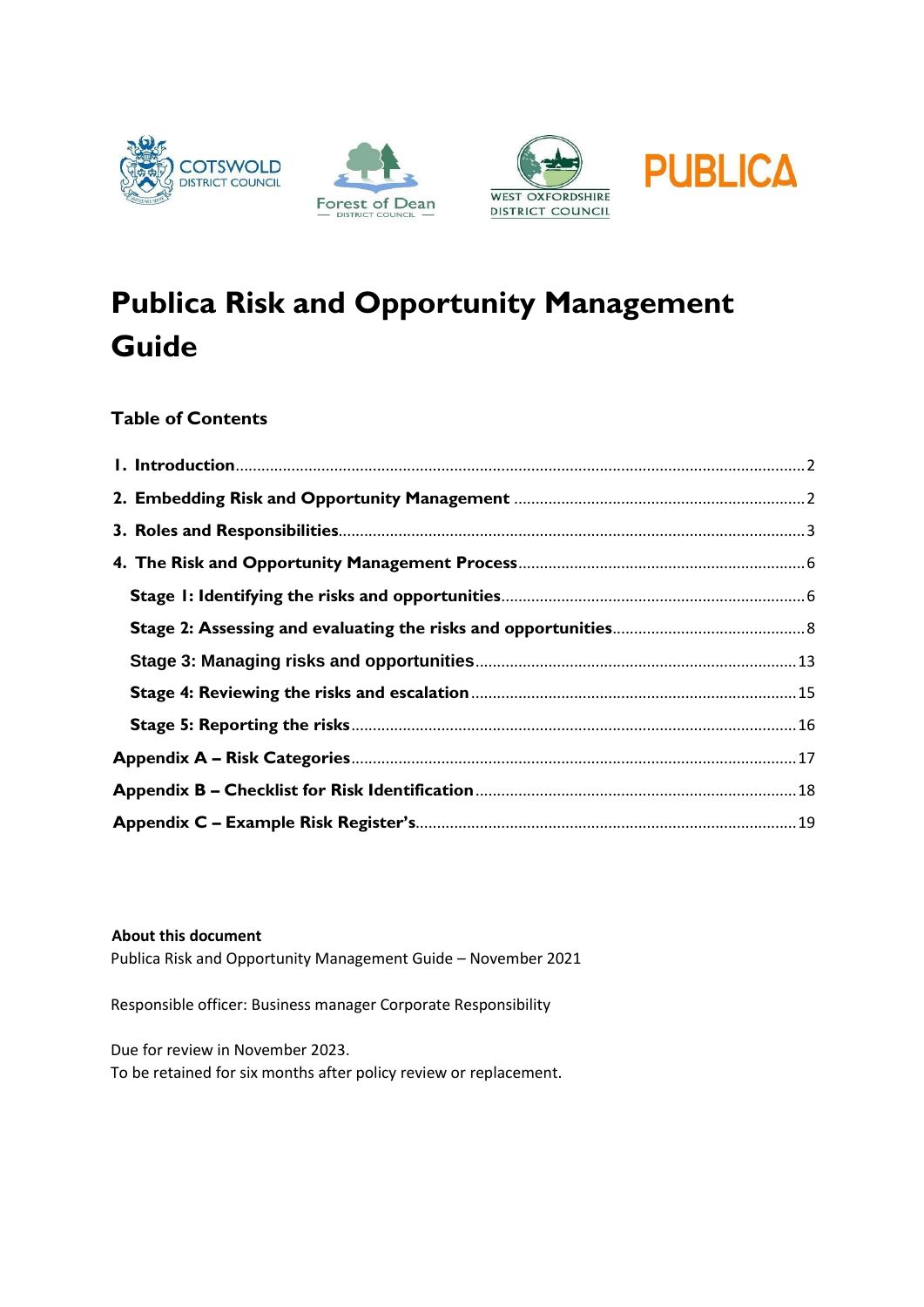### <span id="page-1-0"></span>**1. Introduction**

1

Publica is required to provide services on behalf of its partner Councils and Clients, whilst at the same time ensuring the organisation remains robust in all its activities. This practical guide to strategic and operational<sup>1</sup> risk and opportunity management sets the standard of approach for risk and opportunity management by Publica.

Acknowledging the challenges of identifying and managing risks and opportunities across multiple partners, this guide has been designed to provide an easy step by step approach which can be used at both strategic and operational level. It provides the structures and processes that are needed to ensure risks and opportunities are identified, assessed and addressed in a standard way. It will:

- Provide standard definitions and language to underpin the risk management process
- Specify how risks and opportunities need to be identified and assessed consistently throughout the organisation
- Clarify the roles and responsibilities for managing risk and opportunities
- Set out an approach that meets current legislative requirements and follows best practice and relevant standards

This guide should be read in conjunction with the relevant Council's Risk and Opportunity Management Strategy which sets out the benefits of implementing risk and opportunity management effectively across all activities.

### <span id="page-1-1"></span>**2. Embedding Risk and Opportunity Management**

For risk and opportunity management to be effective and a meaningful management tool, it needs to be an integral part of key management processes and day to day working. Monitoring of associated actions should be considered as part of a number of significant business processes;

- Corporate Decision Making Addressing significant risks and opportunities
- Business Planning Updating service plans to reflect operational risks and current priorities
- Project Management Considering risks and opportunities linked to delivering the project outcomes before and throughout the project. This includes risks that have an effect on service delivery, benefits realisation and key stakeholders
- Partnership working Establishing procedures to record and monitor risk and opportunities that may impact a Council or Publica or their partnership aims
- Commissioning Identifying and keeping under review risks associated with all stages of the commissioning cycle

<sup>&</sup>lt;sup>1</sup> In this document operational risk and opportunities includes those identified as part of service delivery, projects or contracts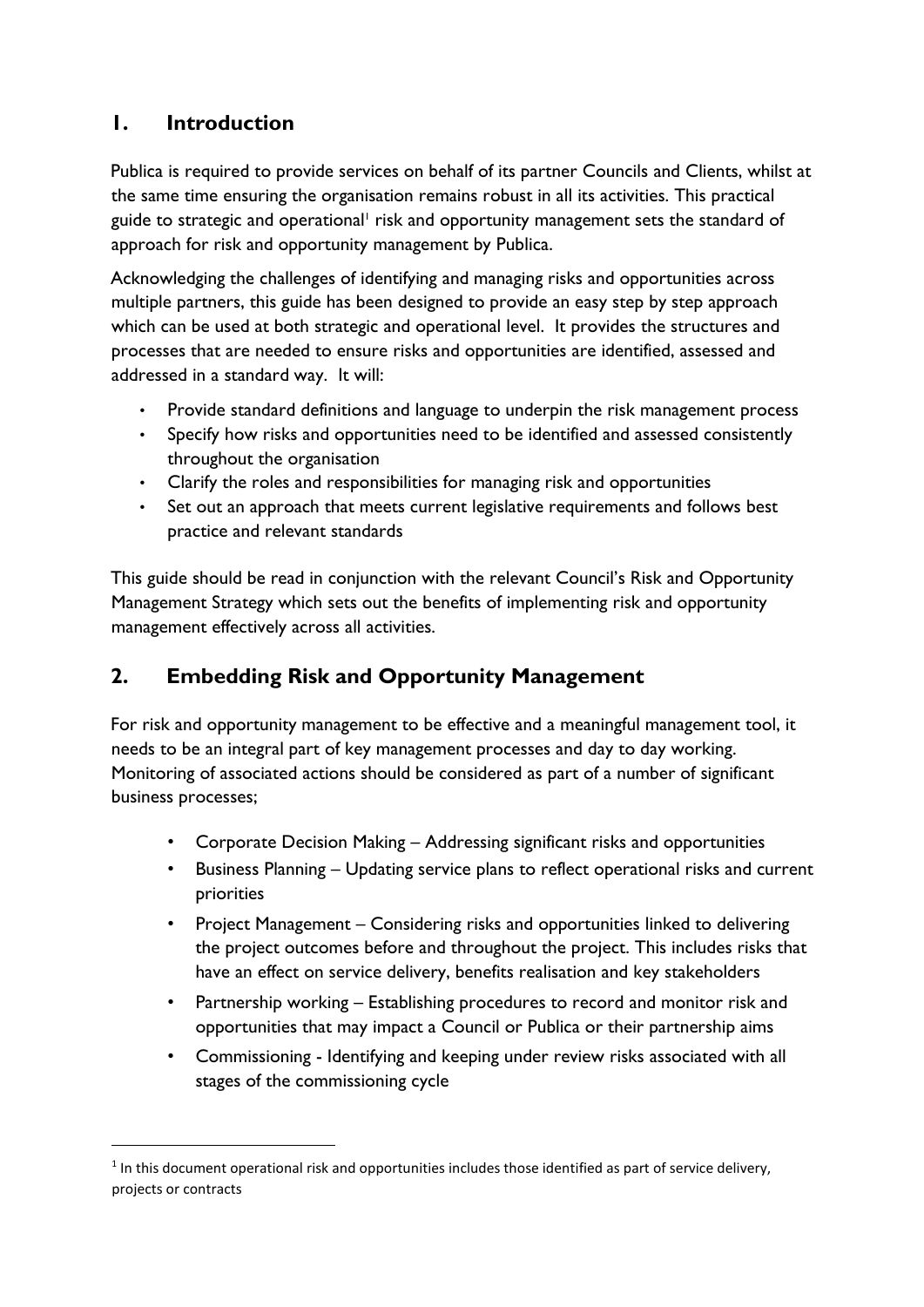- Contract management Identifying and keeping under review risks associated with all stages of contract management
- Counter Fraud The Counter Fraud Unit is responsible for the prevention, detection and deterrence of fraud, bribery and corruption across the Council.

#### **Culture**

Developing an effective risk and opportunity management culture is a critical part of the risk and opportunity management process and takes time. In building this culture it is important that:

- Lessons from activities that lead to loss or reputational damage or positive outcomes through improvements to services are shared and acted on.
- There is a clear analysis of the risks and a robust justification for decisions enabling officers, Members and Board members to be more creative and innovative in progressing opportunities that benefit Publica or one or more of the Councils and their district.
- Discussion on risk and opportunity in any context is conducted in an open and honest manner.

### <span id="page-2-0"></span>**3. Roles and Responsibilities**

An approach that involves all appropriate Members, officers and the Publica Board is required to ensure that risk and opportunity management is fully integrated and embedded into the culture of Publica and the Councils. All officers, Members and the Publica Board have a role to play in identifying and assessing risk. However, there are certain roles that directly contribute to ensuring effective risk and opportunity management. These roles and responsibilities are outlined below.

| <b>Individual or Group</b> | <b>Role</b>                                                                                          |
|----------------------------|------------------------------------------------------------------------------------------------------|
| <b>Full Council</b>        | Approves the policy framework and budget                                                             |
|                            | $\triangleright$ Supports and promotes an effective risk management culture                          |
| Cabinet                    | $\triangleright$ Risk manages the Council in delivering its core purpose,<br>priorities and outcomes |
|                            | $\triangleright$ Considers and challenges the risks involved in making 'key<br>decisions'            |
| <b>Audit Committee</b>     | $\triangleright$ Approves the Risk and Opportunity Management Strategy                               |
|                            | Reviews risk management reports and makes<br>recommendations                                         |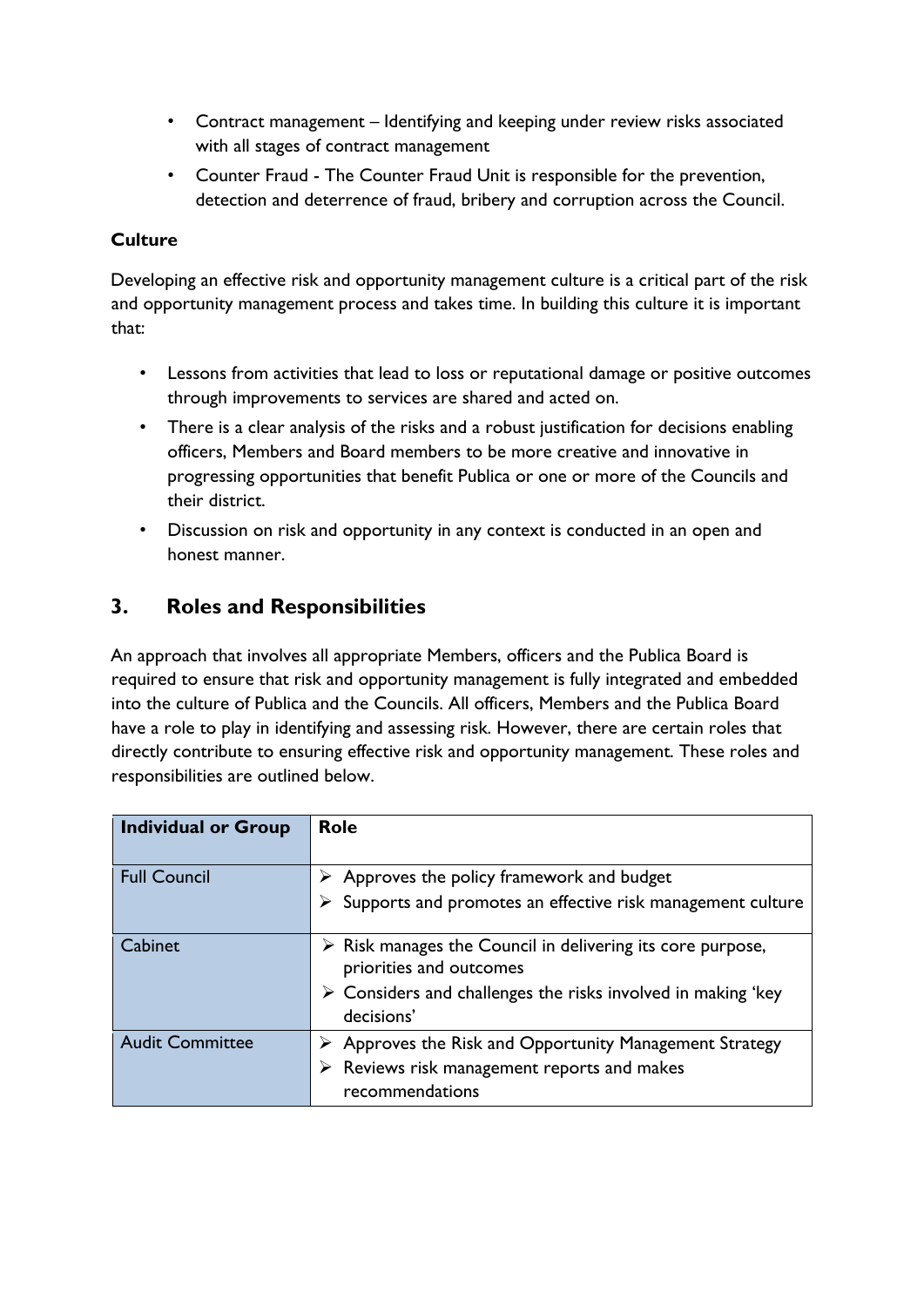| <b>Council Local</b>          | $\triangleright$ Agrees tolerance levels for risk                                                                                         |
|-------------------------------|-------------------------------------------------------------------------------------------------------------------------------------------|
| <b>Management Team</b>        | $\triangleright$ Agrees the appetite for risk                                                                                             |
|                               | $\triangleright$ Receives updates on any new significant emerging risks and                                                               |
|                               | opportunities                                                                                                                             |
|                               | $\triangleright$ Assigns responsibility for the Council's strategic risks                                                                 |
|                               | $\triangleright$ Prioritises opportunities detailed on the opportunity register                                                           |
|                               | $\triangleright$ Ensures that risk and opportunity management is embedded<br>in the culture of the organisation                           |
|                               | $\triangleright$ Ensures consistency of approach to risk and opportunity<br>management across the Council                                 |
|                               | > Provides a quarterly report to Audit Committee on Strategic<br><b>Risks</b>                                                             |
| Corporate Governance<br>Group | $\triangleright$ Carries out quarterly 'spot checks' on operational and<br>project risk registers to ensure that registers are being used |
|                               | within the framework                                                                                                                      |
|                               | $\triangleright$ Offers advice and guidance on reporting of risks                                                                         |
| <b>Publica Group</b>          | $\triangleright$ Act as a central point for coordination and dissemination of                                                             |
| <b>Managers and Executive</b> | information on risk and opportunity                                                                                                       |
| <b>Directors</b>              | $\triangleright$ Review risk and opportunity management systems and their<br>implementation on a regular basis                            |
|                               | $\triangleright$ Raise awareness of risk and opportunity issues and the<br>Council's approach to risk and opportunity management          |
|                               | $\triangleright$ Encourage and support development and effective                                                                          |
|                               | implementation of the Risk and Opportunity Management<br>strategy                                                                         |
|                               | $\triangleright$ Assist Business Managers to identify, assess and monitor<br>operational risks and opportunities                          |
|                               | $\triangleright$ Ensure a responsible officer is assigned to manage each<br>significant risk                                              |
|                               | Identify resources to address the highest priority risks<br>≻                                                                             |
|                               | $\triangleright$ Escalate significant emerging risks and opportunities to the<br>Council's Local Management Team                          |
|                               | $\triangleright$ Discuss significant emerging risk and opportunities at regular<br>briefings with Cabinet Members                         |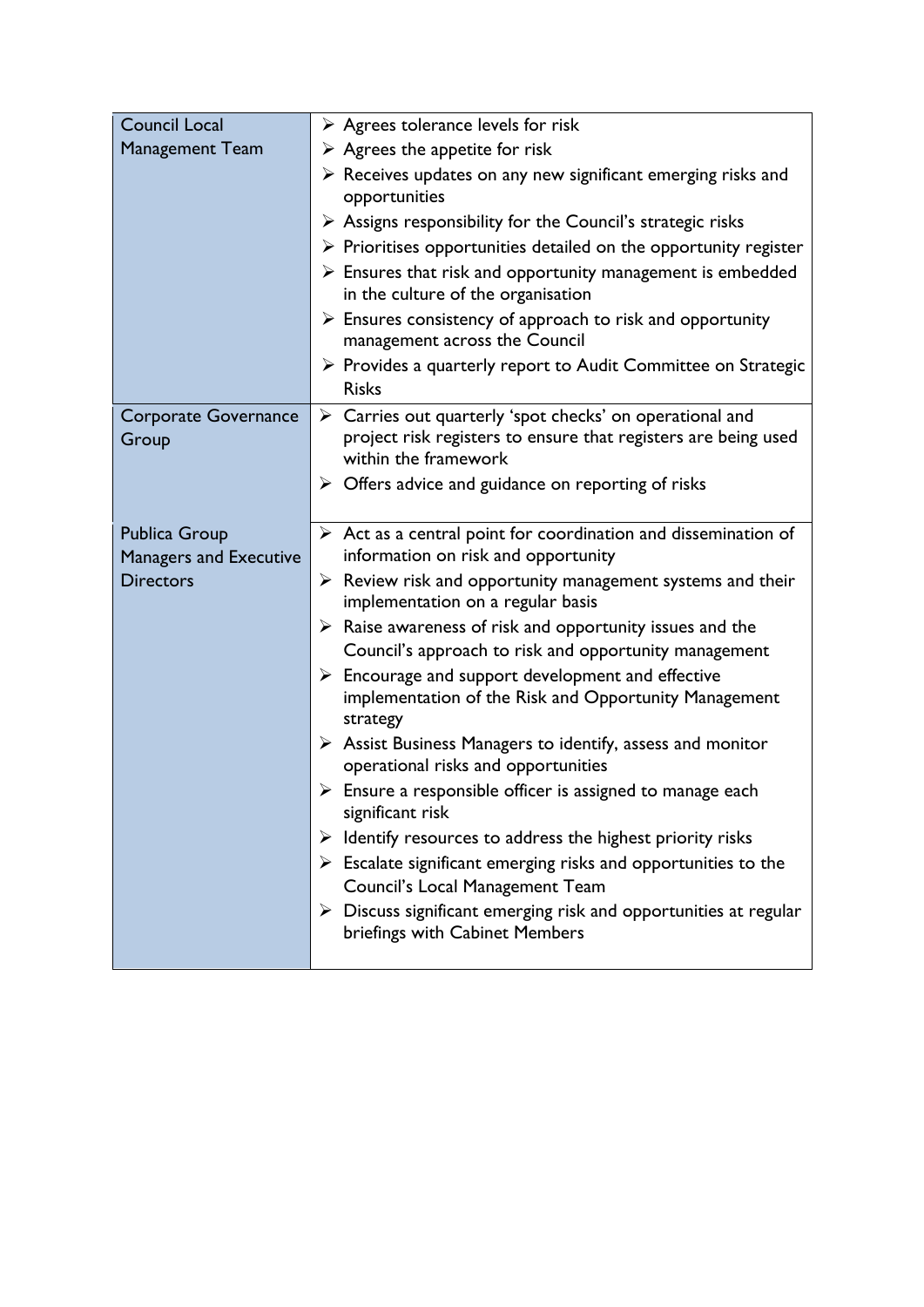| <b>Publica Business</b><br>Managers and equivalent<br>Council<br><b>Managers</b> | $\triangleright$ Identify team level risks and opportunities and lead reviews<br>within their teams, as part of the operational planning<br>process and on an ongoing basis throughout the year<br>$\triangleright$ Provide a quarterly update to Group Manager, in particular<br>highlighting those risks that are emerging, recurring, high<br>level (above 10) or may become strategic<br>$\triangleright$ Monitor progress against mitigation actions and updating risk<br>registers on a quarterly basis<br>$\triangleright$ Discuss significant emerging risk and opportunities at regular<br>briefings with Cabinet Members |
|----------------------------------------------------------------------------------|------------------------------------------------------------------------------------------------------------------------------------------------------------------------------------------------------------------------------------------------------------------------------------------------------------------------------------------------------------------------------------------------------------------------------------------------------------------------------------------------------------------------------------------------------------------------------------------------------------------------------------|
| <b>Business Manager -</b><br>Corporate                                           | $\triangleright$ Responsible for ensuring that risk management processes<br>are in place                                                                                                                                                                                                                                                                                                                                                                                                                                                                                                                                           |
| Responsibility                                                                   | $\triangleright$ Recommends changes to the Risk and Opportunity<br><b>Management Strategy</b>                                                                                                                                                                                                                                                                                                                                                                                                                                                                                                                                      |
|                                                                                  | $\triangleright$ Ensures that appropriate guidance and training is provided to<br>staff as required.                                                                                                                                                                                                                                                                                                                                                                                                                                                                                                                               |
| <b>Risk Owners</b>                                                               | $\triangleright$ Ensure that appropriate resources and importance are<br>allocated to the risk and opportunity management process                                                                                                                                                                                                                                                                                                                                                                                                                                                                                                  |
|                                                                                  | $\triangleright$ Confirm the existence and effectiveness of existing actions<br>and ensuring that any further actions are implemented                                                                                                                                                                                                                                                                                                                                                                                                                                                                                              |
|                                                                                  | $\triangleright$ Provide assurance that the risks for which they are the risk<br>owner are being effectively managed.                                                                                                                                                                                                                                                                                                                                                                                                                                                                                                              |
| <b>Project and Programme</b>                                                     | $\triangleright$ Establish and maintain Programme Risk and Issue Registers                                                                                                                                                                                                                                                                                                                                                                                                                                                                                                                                                         |
| <b>Managers</b>                                                                  | $\triangleright$ Ensure project or programme risks are being identified,<br>assessed, controlled, monitored and reported throughout<br>the project's or programme's lifecycle                                                                                                                                                                                                                                                                                                                                                                                                                                                      |
|                                                                                  | $\triangleright$ Escalate risks which have an impact on the ability to deliver                                                                                                                                                                                                                                                                                                                                                                                                                                                                                                                                                     |
|                                                                                  | the project or programme within the approved constraints                                                                                                                                                                                                                                                                                                                                                                                                                                                                                                                                                                           |
|                                                                                  | of time, cost, quality and scope to the Project or Programme<br>Board, relevant Publica Executive Director, Publica Group                                                                                                                                                                                                                                                                                                                                                                                                                                                                                                          |
|                                                                                  | Manager and Publica Business Manager who will be                                                                                                                                                                                                                                                                                                                                                                                                                                                                                                                                                                                   |
|                                                                                  | responsible for discussing with the Council's Local<br>Management Team                                                                                                                                                                                                                                                                                                                                                                                                                                                                                                                                                             |
| <b>All Staff</b>                                                                 | $\triangleright$ Consider risk and opportunity as part of their everyday work                                                                                                                                                                                                                                                                                                                                                                                                                                                                                                                                                      |
|                                                                                  | $\triangleright$ Where appropriate draw their line manager's attention to<br>risk, for instance where risk is increasing or a new risk or<br>opportunity is identified.                                                                                                                                                                                                                                                                                                                                                                                                                                                            |
| <b>Internal Audit</b>                                                            | $\triangleright$ Provides information and assurance on the reliability and<br>effectiveness of internal controls                                                                                                                                                                                                                                                                                                                                                                                                                                                                                                                   |
|                                                                                  | $\triangleright$ Highlights issues resulting from specific internal audits that<br>should be considered by Publica Executive Directors, Publica<br>Group Managers and Publica Business Managers and the<br>Council Local Management Team                                                                                                                                                                                                                                                                                                                                                                                           |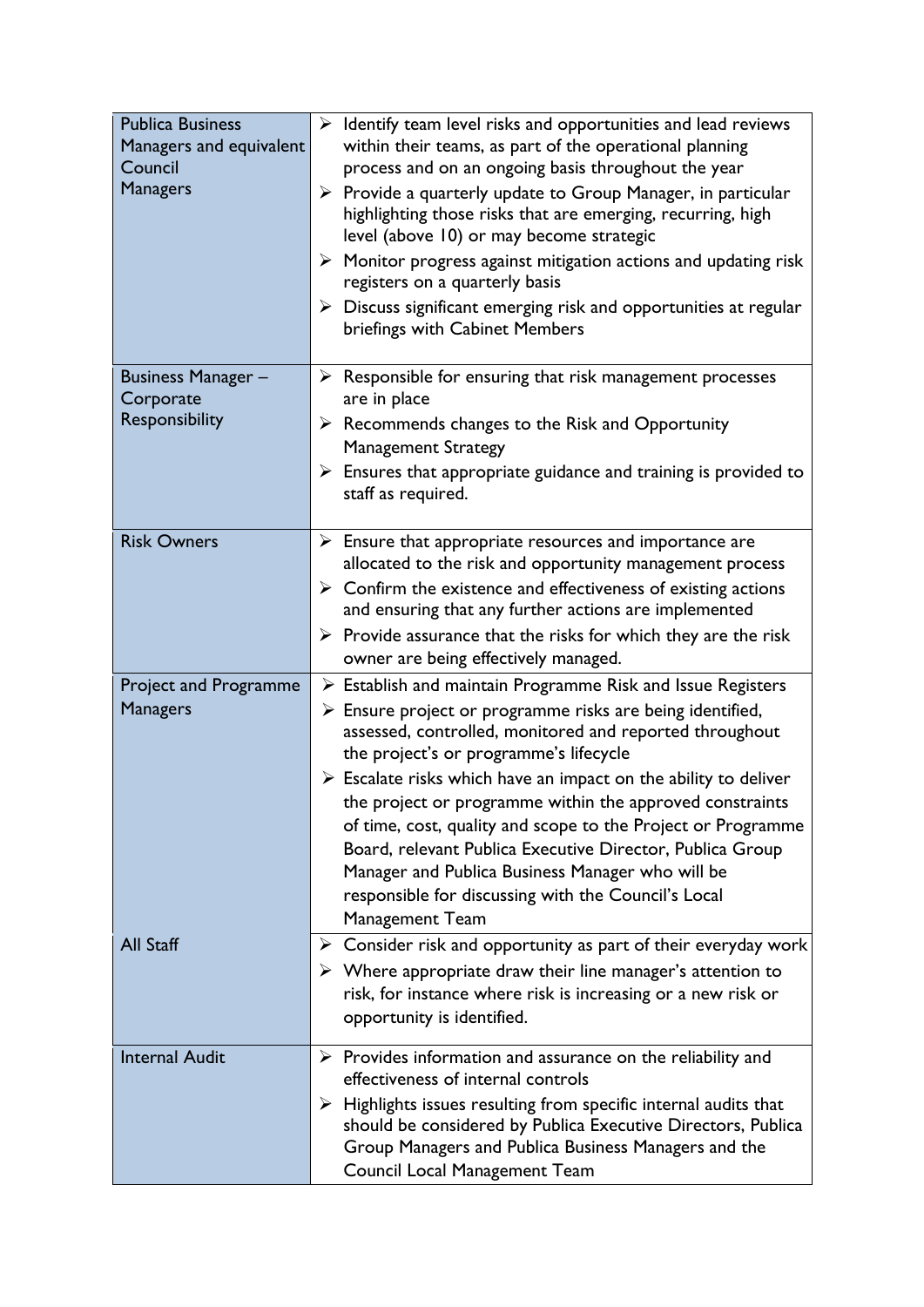| <b>Partners/Contract</b>   | $\triangleright$ Actively manage risk within the partnership / contract     |
|----------------------------|-----------------------------------------------------------------------------|
| <b>Monitoring Officers</b> | $\triangleright$ Report on risk management issues to partnership / contract |
|                            | boards or equivalent.                                                       |

### <span id="page-5-0"></span>**4. The Risk and Opportunity Management Process**

The Council's and Publica have agreed to adopt a five-stage process for managing risks and opportunities:



This shows how managing risks and opportunities needs to be a continuous process in order to be successful. The process must be regularly repeated to identify new risks and opportunities, but also those risks and opportunities already identified must be reviewed regularly to ensure they are being effectively managed.

Each stage of the process is set out in detail in this guide. To ensure effective risk and opportunity management and consistency of approach it is essential that the processes identified in this guide are followed.

#### <span id="page-5-1"></span>**Stage 1: Identifying the risks and opportunities**

Identifying any areas which expose any of the Councils or Publica to uncertainty, both positive and negative. A systematic approach is to be applied to identify all strategic and operational risks and opportunities, taking into account knowledge of the service, the legal, social, political and cultural environment in which it exists and an understanding of our strategic and operational objectives. Risks have three elements;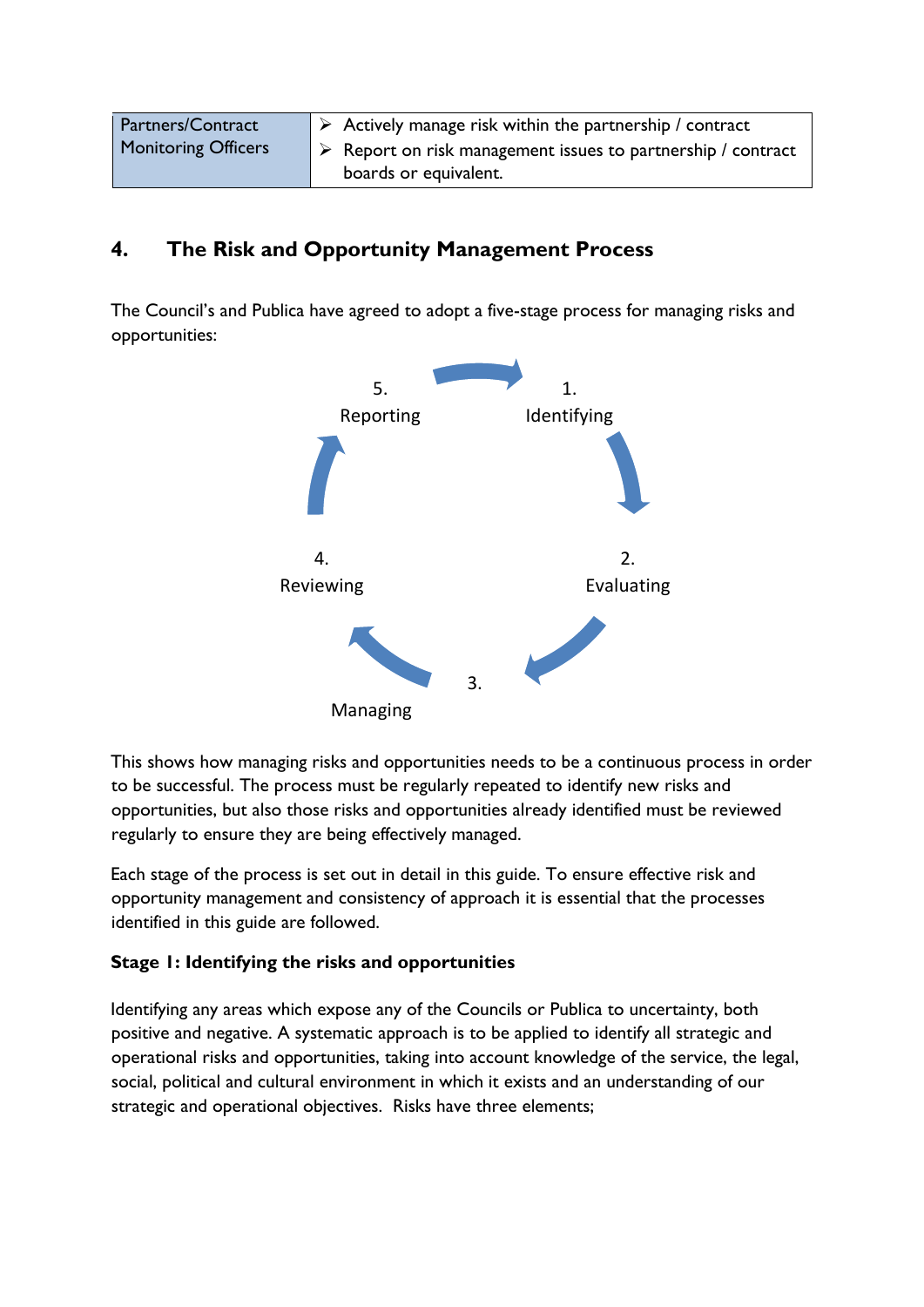- Cause Source of the risk
- Risk The risk that occurs
- Effect The impact of the risk

Fundamentally, everyone has a part to play and may be involved in identifying and assessing risks. Only those risks and opportunities that are identified can be effectively managed, therefore the more comprehensive the approach to identifying risks, the better placed the organisation will be to manage the whole range of risks and opportunities it faces.

There are a number of different risks that an organisation faces that could result in financial loss, failure of service delivery, physical risks to people, and damage to the organisation's reputation. Examples of these types of strategic and operational risk are detailed within Appendix A: Risk Categories.

To act as a prompt and to ensure completeness, a checklist of risk categories has been developed around the acronym PESTLE, examples of risk from each category are detailed within the Checklist for Risk Identification (Appendix B)

| Political         | Linked to the possible failure to deliver our key objectives or Central<br>Government policy                                                                                           |
|-------------------|----------------------------------------------------------------------------------------------------------------------------------------------------------------------------------------|
| Economic          | Our ability to meet our financial commitments. For example, poor<br>budgetary control, inadequate insurance cover, etc.                                                                |
| Social            | The risks relating to our ability to meet the effects of changes in<br>demographic, residential or social economic trends and the changing<br>needs of our customers                   |
| <b>Technology</b> | The ability to deal with technological change and the ability to use<br>technology to address changing demands Legislative The ability to meet<br>the legislative demands affecting us |
| Legal             | Ensuring compliance with the law                                                                                                                                                       |
|                   |                                                                                                                                                                                        |
| Environmental     | Risks relating to the environmental impact of our service delivery (e.g.<br>energy efficiency, pollution, recycling etc)                                                               |

Describing the risk well is important to ensure that risks are fully understood, and to assist with the identification of actions, the cause and effect of each risk should be detailed. This should be recorded in the 'description of risk' column in the relevant strategic or operational risk register template (Appendix C). Typical phrases used to describe a risk, cause and effect are;

| Description of Risk                                                    | Cause         | <b>Effect</b>         |
|------------------------------------------------------------------------|---------------|-----------------------|
| Risk ofFailure toFailure<br>ofLack ofLoss<br>ofUncertainty ofInability | Due toBecause | Leads toResults<br>in |
| toInadequatePartnership<br>withDevelopment of                          |               |                       |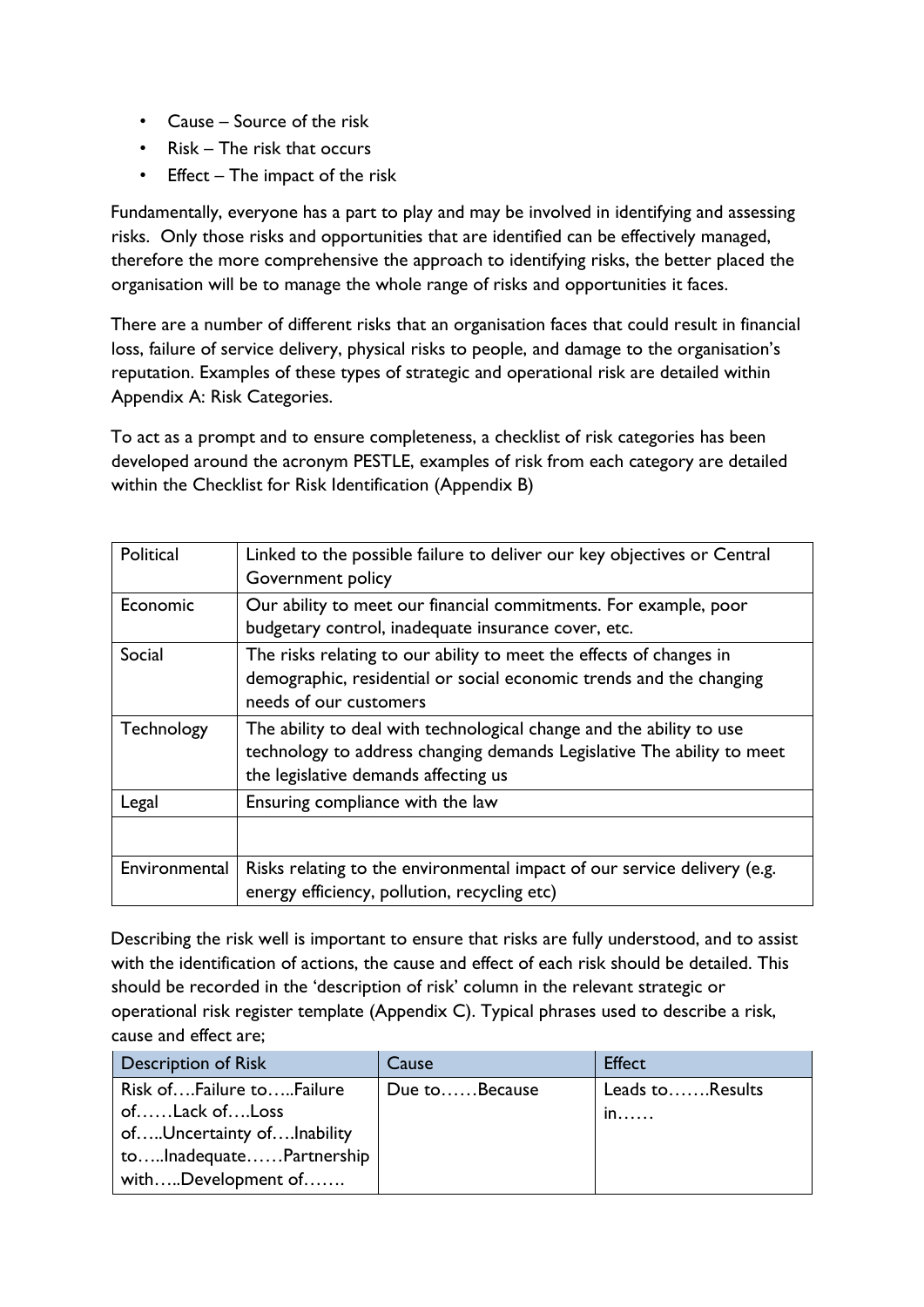A good way to capture the main elements to a risk or opportunity is to consider cause, event and effect:

| Cause         | If $/$ As a result of $$  | As a result of severe weather                                                                                            |
|---------------|---------------------------|--------------------------------------------------------------------------------------------------------------------------|
| Event         |                           | Then / There is a risk that $\dots$   there is a risk that fieldworker staff will not be<br>able to undertake their work |
| <b>Effect</b> | So / Which will result in | which will result in unhappy service users and<br>increased complaints                                                   |

#### **Identify the Opportunities**

Opportunities identified at an operational level should be discussed, scored and escalated to your Group Manager who will liaise with the Council Local Management Team for potential improvements or savings to the Council and with Publica Executive Directors for Publica savings. All opportunities should be recorded in the Opportunity Register (Appendix D).

Opportunities could include:

- Reduce waste and inefficiency
- Improve staff skills/morale
- Generate cost savings or an income stream
- Streamlining working processes
- Make a difference to our communities
- Innovative ways to deliver the priorities in the Council's Corporate Plans and/or Publica Business Plan

#### <span id="page-7-0"></span>**Stage 2: Assessing and evaluating the risks and opportunities**

#### **Assessing and evaluating the risks**

Following identification, the risks (strategic, operational project, contract or partnership) are evaluated and prioritised according to the possible impact if it did occur and the likelihood of the risk occurring. This initial score (stage 1) is based on the assessment of the pure risk,

i.e. prior to control measures being identified, and helps to make an assessment about the significance of the risks and how they will be managed.

#### $Im$ pact x Likelihood = Risk Rating

The aim is to minimise risk scores, by implementing controls and management actions.

It is important to remember that as risk management attempts to predict and describe potential future events, there is a degree of uncertainty and judgement in these assessments.

The Councils and Publica use a 5x5 assessment matrix for risks. The score should be entered into 'initial risk assessment' column within the risk register. See appendices C and D.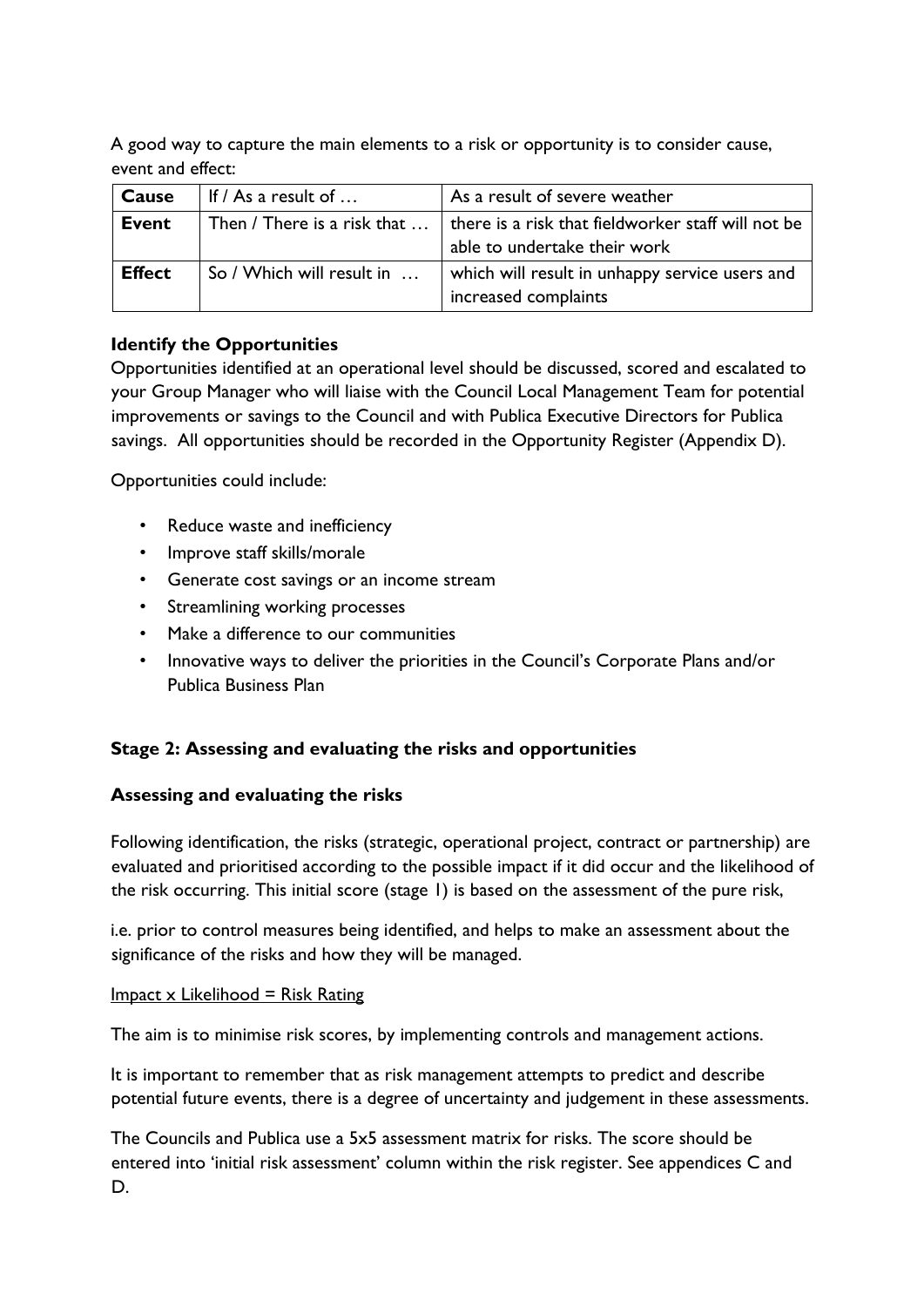#### **Assessing and evaluating the Opportunities**

Assessing the potential realisation of strategic and operational opportunities can include consideration of how to:

- Increase income/reduced expenditure from the innovation
- Protect and add value to the Council or Publica and stakeholders by supporting the achievement of the Council's or Publica's aims and objectives
- Calculate the return on investment for a particular project
- Improve strategic, operational and financial management
- Achieve more efficient use/allocation of resources within the Council and partners
- Promote innovation and change
- Improve customer service delivery and customer satisfaction
- Improve the organisation's reputation
- Optimise operational efficiency and, therefore, deliver efficiency gains

Following identification, the operational opportunities are evaluated and prioritised according to the positive impact to the Council or Publica and the likelihood of implementation.

The stage 1 assessment of opportunity is based on the initial assessment of impact and the likelihood.

#### $Im$ pact x Likelihood = Opportunity rating

The Council and Publica use a 5x5 assessment matrix for opportunities. The score should be entered into 'initial assessment of opportunity' column within the opportunity register. See appendix D.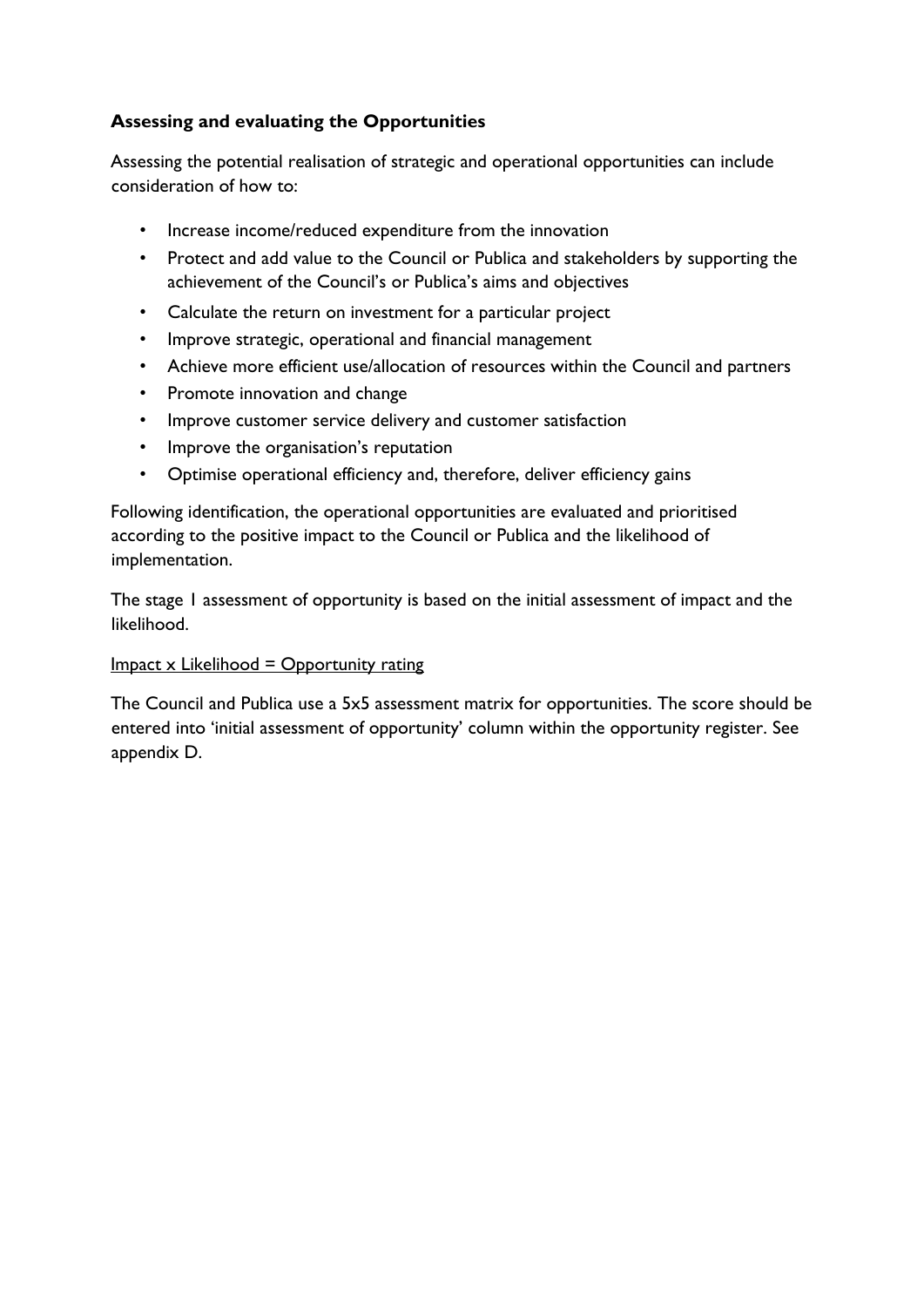#### **Using the Risk and Opportunity Matrix**

When assessing a risk or opportunity for the first time you should assume there are no management actions in place. The second assessment is completed with those actions already in place to mitigate the risk. Any additional planned actions needed to reduce the risk further should be noted in the risk register.

The assessor should assign values for the identified 'impact (A) and the 'likelihood of occurrence (B)'. By multiplying 'A' and 'B' together you get the rating score, which gives an indication of how important the risk/opportunity is. The thick black line is the general 'line of tolerance', although it should be noted that each Council may have a different level of tolerance for different types of risks. Those risks that are plotted above the line (score 10-25) are 'out of tolerance and should be referred to the relevant Group Manager who will determine whether they should be escalated to the Council Local Management Team and Executive Directors.

#### **Risk**

Green = Low Risk Amber 9 = Medium Risk Amber 10-12 = Medium Risk (above line of tolerance) Red= High Risk

|                 | <b>Very Likely</b>   | 5              | $\overline{10}$         | 15          | 20    | 25              |
|-----------------|----------------------|----------------|-------------------------|-------------|-------|-----------------|
|                 |                      |                |                         |             |       |                 |
|                 | Likely               | 4              | 8                       | 12          | 16    | 20              |
| ම               |                      |                |                         |             |       |                 |
|                 | Feasible             | 3              | ь                       | 9           | 2     | 15              |
| 8               |                      |                |                         |             |       |                 |
|                 | Slight               | $\overline{2}$ | 4                       | 6           | 8     | $\overline{10}$ |
| <b>LIKELIHO</b> |                      |                |                         |             |       |                 |
|                 | <b>Very Unlikely</b> |                |                         |             | 4     |                 |
|                 |                      |                |                         |             |       |                 |
|                 |                      | Insignificant  | Minor                   | Significant | Major | Critical        |
|                 |                      |                |                         |             |       |                 |
|                 |                      |                | <b>IMPACT RISKS (A)</b> |             |       |                 |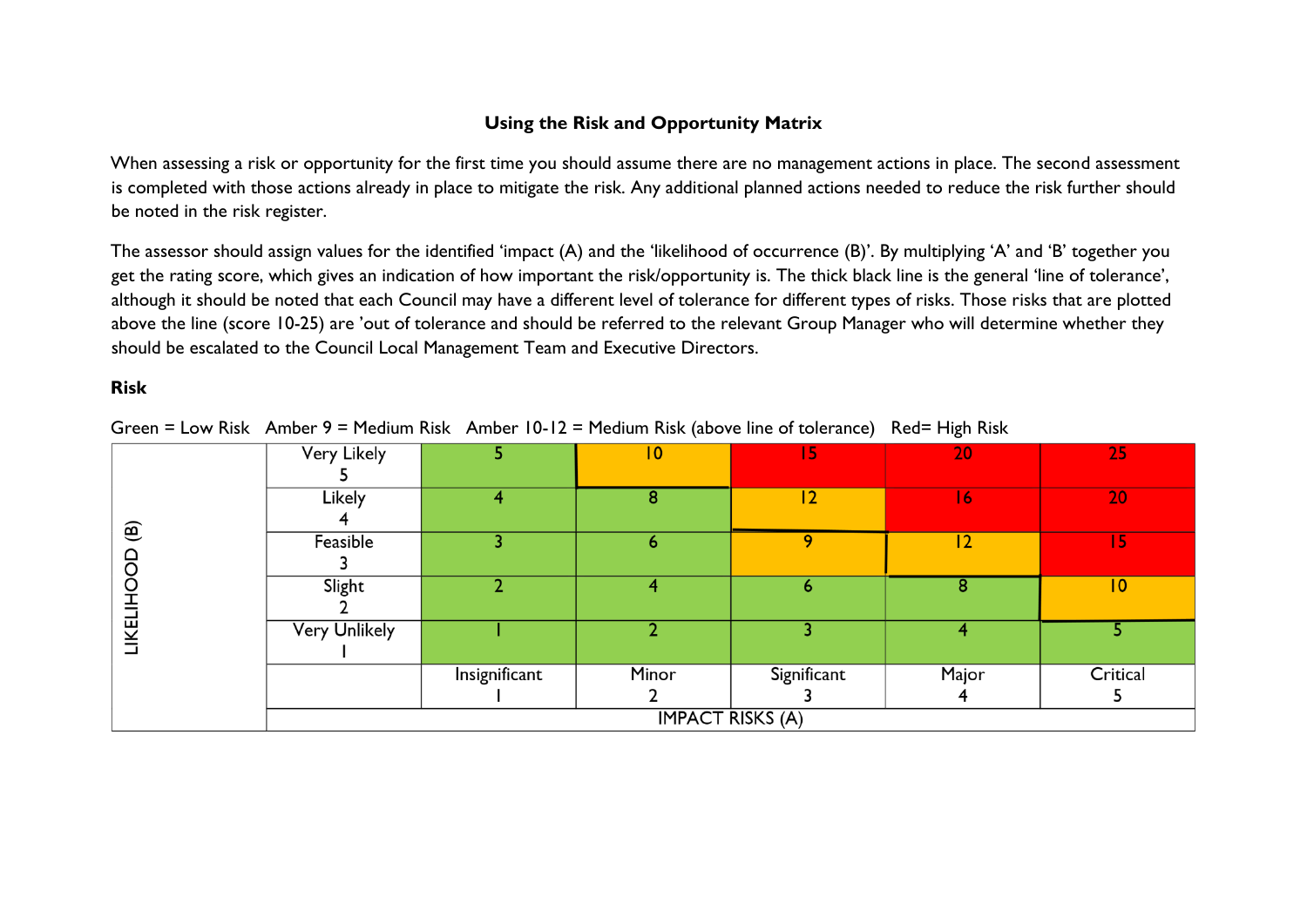# **Opportunities**

Red= High Priority Opportunity Amber = Medium Priority Opportunity Green = Low Priority Opportunity

| $\circlede$<br>LIKELIHOOD           | Very Likely          | 25                   | 20             | 15            | 10              | 5.            |
|-------------------------------------|----------------------|----------------------|----------------|---------------|-----------------|---------------|
|                                     | Likely               | 20                   | 16             | 12            | 8               | 4             |
|                                     | Feasible 3           | 15                   | 12             | 9             | $6\phantom{1}6$ | 3             |
|                                     | Slight               | 10                   | 8              | 6             | 4               |               |
|                                     | <b>Very Unlikely</b> | 5                    | $\overline{4}$ | 3             | $\overline{2}$  |               |
|                                     |                      | <b>Exceptional 5</b> | Major<br>4     | Significant 3 | Minor 2         | Insignificant |
| POSITIVE IMPACT - OPPORTUNITIES (A) |                      |                      |                |               |                 |               |

|                                         | <b>IMPACT RISKS</b>                         | <b>OPPORTUNITIES - POSITIVE IMPACT</b>              |                                               |  |
|-----------------------------------------|---------------------------------------------|-----------------------------------------------------|-----------------------------------------------|--|
| <b>Severity of Impact (A)</b>           | <b>Likelihood of Occurrence (B)</b>         | <b>Positive Impact (A)</b>                          | <b>Likelihood of Occurrence (B)</b>           |  |
| I - Insignificant (have no effect)      | - very unlikely (hasn't occurred<br>before) | - Insignificant (no effect available)               | I - very unlikely (hasn't occurred<br>before) |  |
| 2 – Minor (little effect)               | 2 – Slight (rarely occurs)                  | 2 - Minor (little effect available)                 | 2 – Slight (rarely occurs)                    |  |
| 3 – Significant (may pose a<br>problem) | 3 - Feasible (possible, but not<br>common)  | 3 - Significant (moderate<br>improvement available) | 3 - Feasible (possible, but not<br>common)    |  |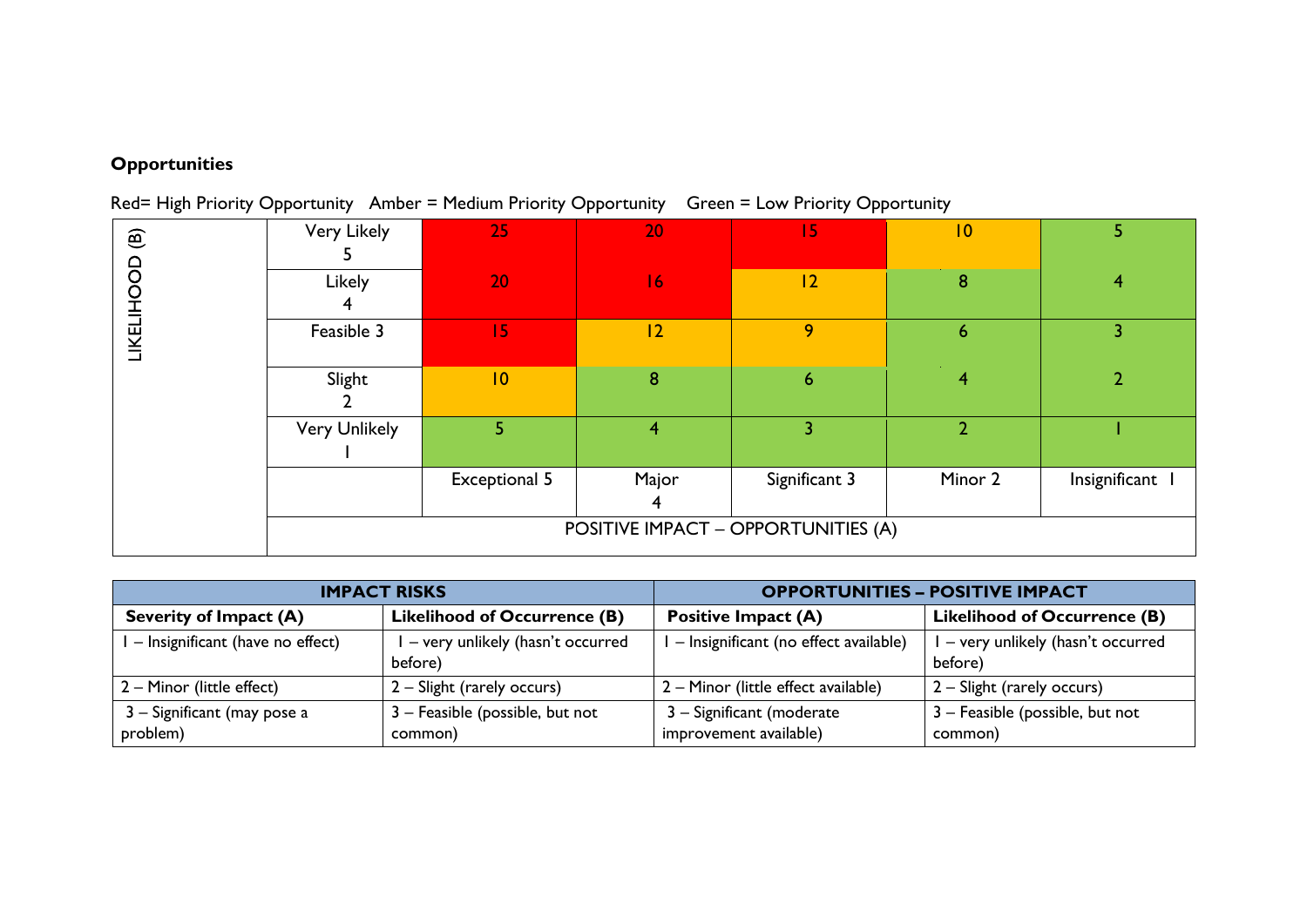| 4 – Major (will pose a problem)                     | $4$ – Likely (has occurred before, will $\vert 4$ – Major (major improvement<br>again) | available)                                             | $\mid$ 4 – Likely (has occurred before, will<br>again) |
|-----------------------------------------------------|----------------------------------------------------------------------------------------|--------------------------------------------------------|--------------------------------------------------------|
| $\vert$ 5 – Critical (immediate action<br>required) | 5 – Very likely (occurs frequently)                                                    | 5 – Exceptional (exceptional<br>improvement available) | 5 – Very likely (occurs frequently)                    |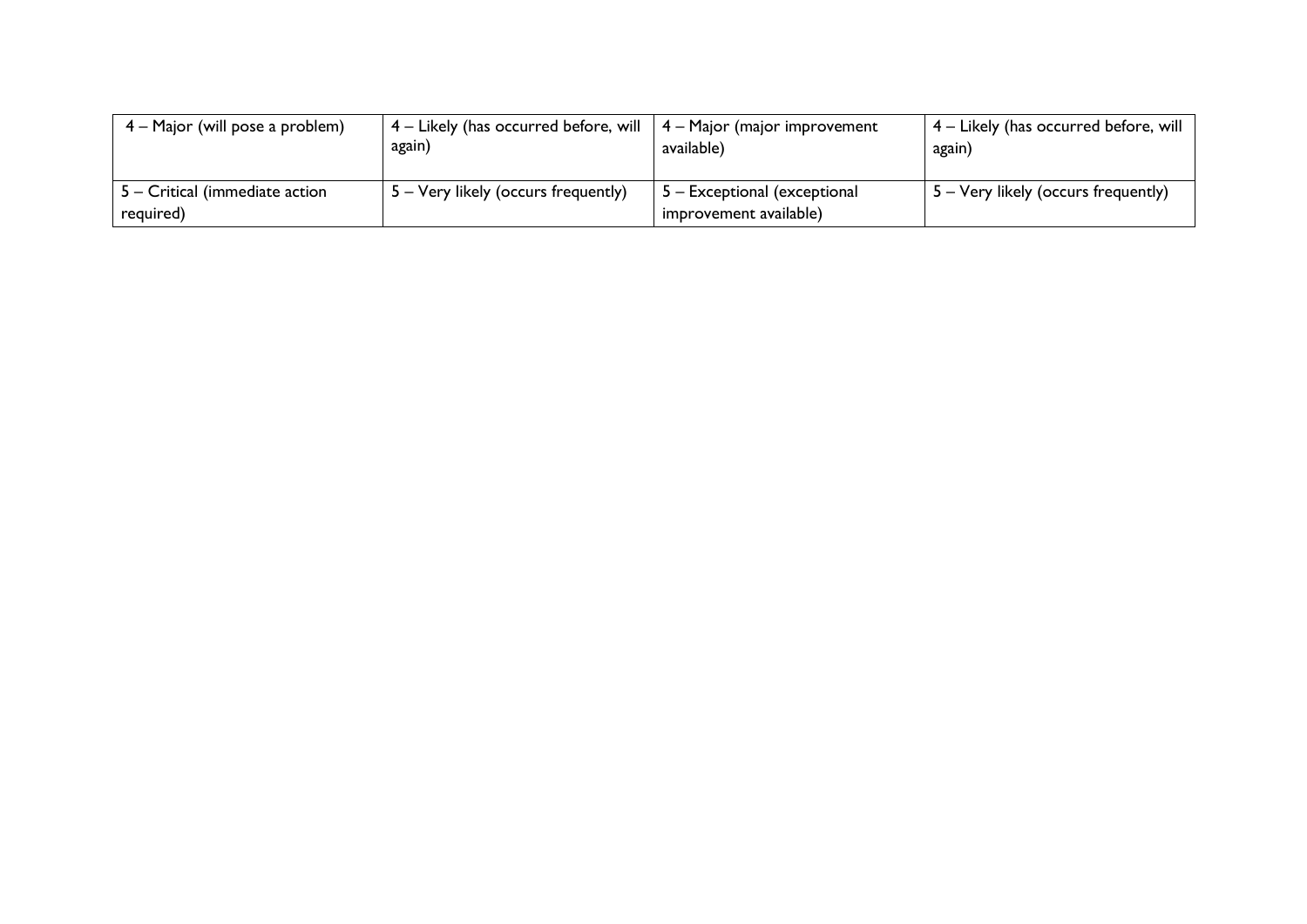#### <span id="page-12-0"></span>**Stage 3: Managing risks and opportunities**

Once a risk or opportunity has been identified and assessed, we must then consider the control measures necessary to effectively manage the uncertainty. Management actions should be identified which are appropriate, achievable and affordable and against which progress can be measured.

When looking at risks the aim of these management actions will be to limit exposure to the risk, ideally by managing the cause in the first instance. Conversely, in terms of opportunities the aim is to enhance the potential for the opportunity to be realised.

The table below outlines the response strategies for both risk and opportunity, which may assist in identifying more specific management actions.

| <b>Risk Management Response</b><br><b>Strategies</b>                                                                                                                                                   | <b>Opportunity Management Response</b><br><b>Strategies</b>                                                                                                |
|--------------------------------------------------------------------------------------------------------------------------------------------------------------------------------------------------------|------------------------------------------------------------------------------------------------------------------------------------------------------------|
| <b>Tolerate</b> – decide to live with the risk<br>without any further action, consideration<br>will still be given to how the risk and<br>consequences of such are to be managed<br>should they occur. | <b>Enhance</b> – aim to increase the likelihood<br>and/or impact of the opportunity in order<br>to maximise the benefit                                    |
| <b>Terminate</b> – usually by deciding to avoid a<br>course of action or stop an activity                                                                                                              | <b>Ignore</b> – minor opportunities may be<br>ignored by adopting a reactive approach<br>without taking any specific actions                               |
| <b>Transfer</b> – some financial risk can be<br>transferred through insurance or liability<br>transferred through contractual<br>arrangement                                                           | <b>Share</b> – seek a partner/stakeholder able to<br>manage opportunity, which may increase the<br>likelihood of it happening and/or potential<br>benefits |
| <b>Treat</b> – control the risk and take action to<br>reduce either the likelihood of a risk<br>occurring and/or the consequences                                                                      | <b>Exploit</b> – seek to make the opportunity<br>happen by taking aggressive measures to<br>ensure the benefits from the opportunity<br>are realised       |

The choice of action relies on a clear understanding of the Council's and Publica's risk tolerance and the availability of resources to either reduce the risk or implement the opportunity.

Once the mitigating actions have been identified, each risk can be assessed in terms of a residual score (stage 2) and target/level of tolerance score (stage 3) both within the Risk or Opportunity register.

• Residual score – the impact and likelihood that remains once management actions are in place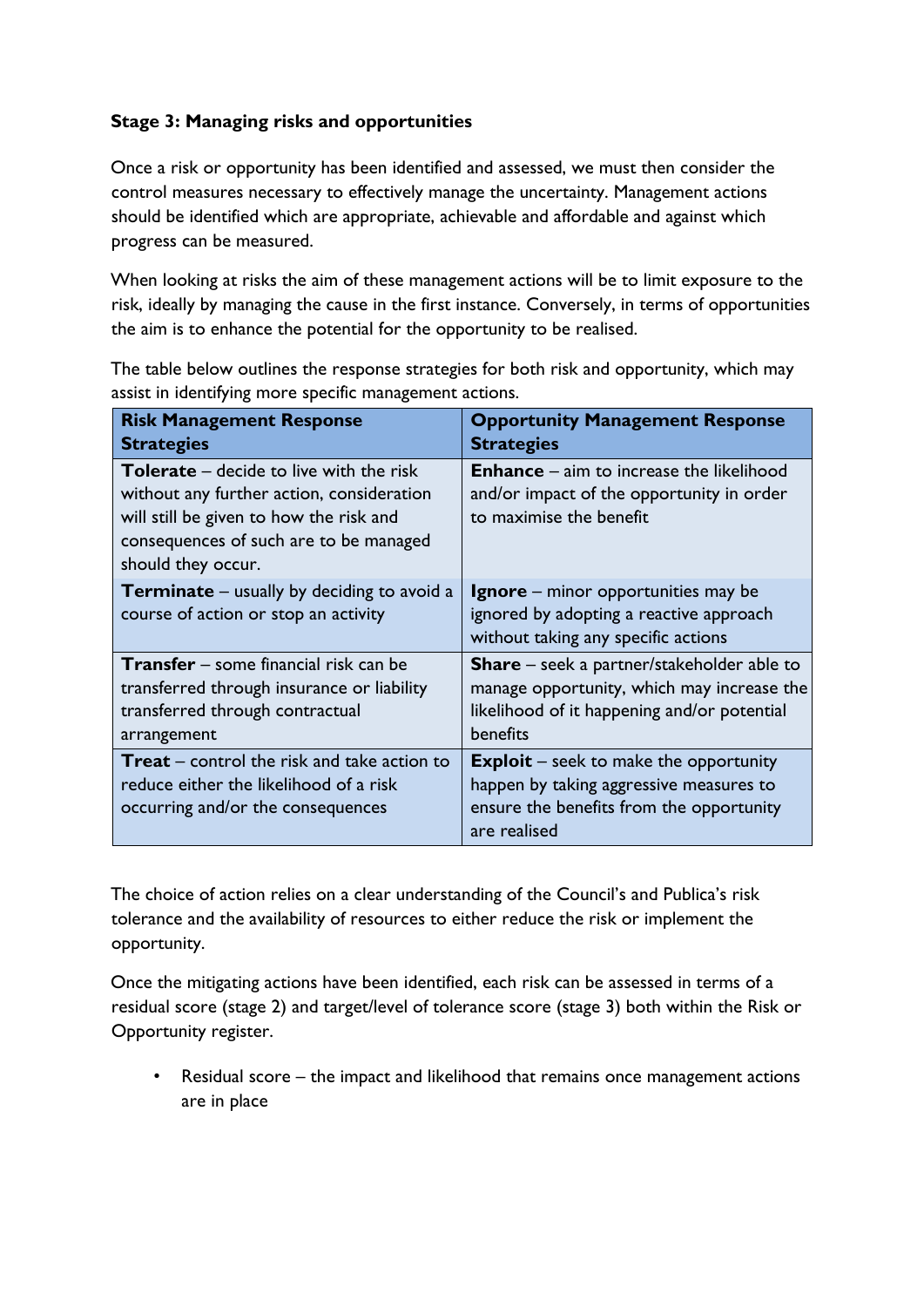• Target score – the lowest score to which the risk should be managed through control actions, or the highest opportunity score that can be achieved through implementation of the management actions

We consider and record the residual risk to ensure that:

- Identified risks are prioritised in terms of their significance as it is not practical or possible to manage every risk all of the time; and
- Existing actions are relevant and effectively manage and/or reduce the impact or likelihood of the identified risks.

Opportunities will be considered on an individual basis by the Group Manager and/or Local Management Team, or the Publica Board and prioritised accordingly, taking into account the potential benefits and risks associated with each opportunity and the resource required to deliver.

#### **Risk Tolerance**

Risk tolerance is best summarised as "the amount of risk an organisation is willing to accept, tolerate, or be exposed to any point in time". For the Council and Publica these are risks below the line of tolerance within the risk matrix.

The Council's risk tolerance will depend on which of its corporate objectives or priorities would be affected by the risk and the impact the risk would have on that priority should it materialise.

Publica's risk tolerance will depend on which of the business plan objectives would be affected by the risk and the impact the risk would have on that priority should it materialise.

This flexible approach will allow us to make informed decisions in each risk situation. The Councils and Publica have agreed a line of tolerance for scores 9 or below on operational risk matrices.

Risks which appear above the tolerance line (10-25) are deemed to be unacceptable and will require further action to be taken to, manage them sufficiently to reduce the likelihood of the risk materialising or to mitigate the impact.

All risks, above the line of tolerance, feature on the strategic risk register and are reviewed by the Local Management Team and Audit Committee on a quarterly basis and if appropriate by the Publica Board as well. The risk tolerance level dictates the degree of risk action that should be applied to that risk.

| <b>Risk Tolerance Level</b> | <b>Definition</b>                                                                                                                                                                                           |
|-----------------------------|-------------------------------------------------------------------------------------------------------------------------------------------------------------------------------------------------------------|
| 15-25 (red risks)           | These risks feature on the strategic risk register as they are<br>above the line of tolerance. These risks will require controls<br>to reduce the likelihood and/or impact to the Council and/or<br>Publica |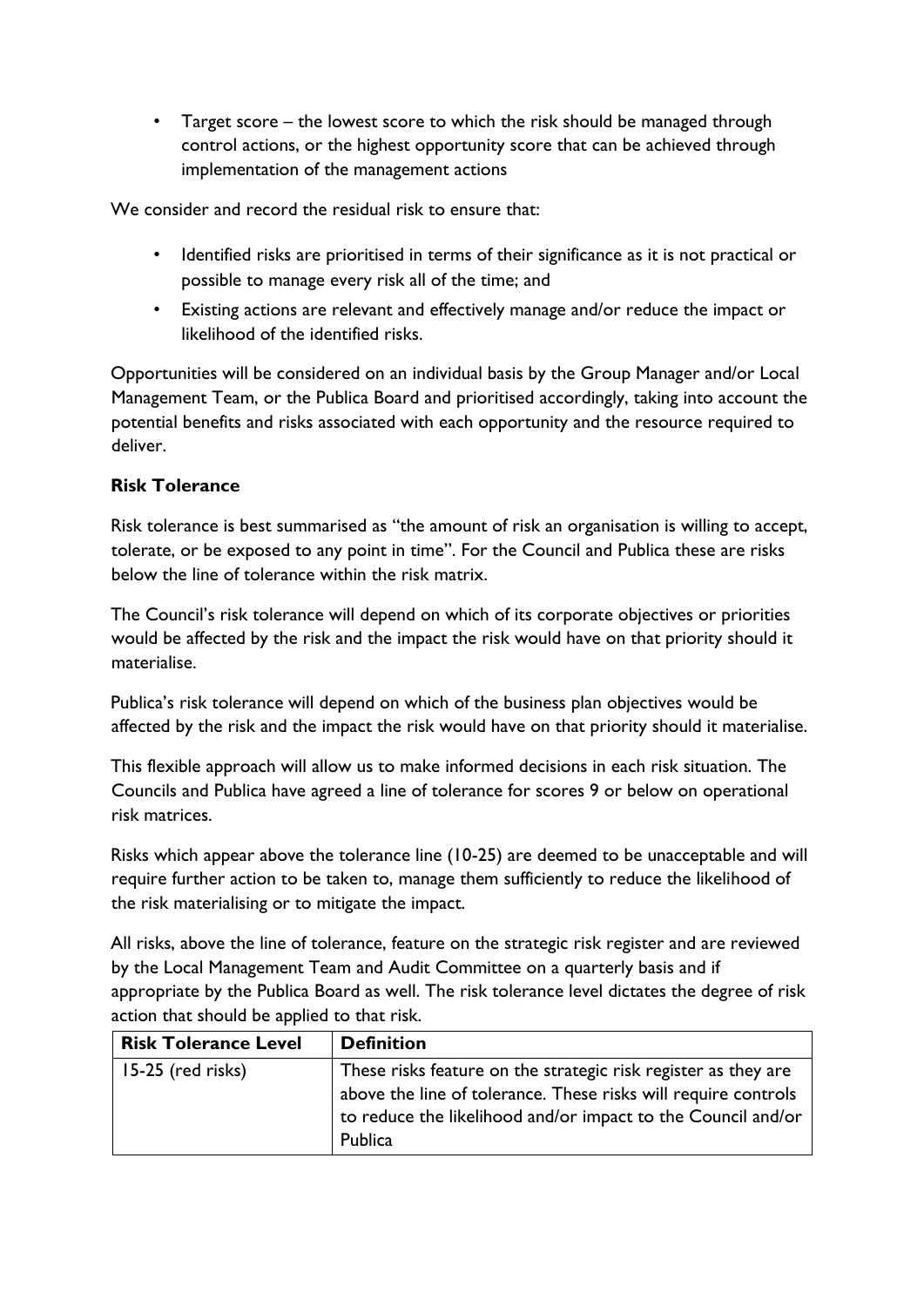| 9-12 (amber risks) | Risks scoring 10-12 are above the line of tolerance, these<br>risks will be assessed by the Group Manager to agree if the<br>risk can be reduced any further or can it be tolerated in that<br>range, if no further mitigation can be identified. Risks scoring<br>10-12 will feature on the strategic risk register for                                                                                                                                                                                          |  |  |  |  |  |
|--------------------|-------------------------------------------------------------------------------------------------------------------------------------------------------------------------------------------------------------------------------------------------------------------------------------------------------------------------------------------------------------------------------------------------------------------------------------------------------------------------------------------------------------------|--|--|--|--|--|
|                    | monitoring and review. Whereas, risks scoring 9 sit below<br>the line of tolerance are considered to be adequately<br>controlled. These risks will feature within the appropriate<br>operational risk register for monitoring and review.<br>Occasionally risks that have been reduced to a risk score of 9<br>may continue to feature on the strategic risk register for two<br>more reporting periods. If the risk does not re-escalate it will<br>be transferred to the appropriate operational risk register. |  |  |  |  |  |
| 1-8 (green risks)  | These risks are considered adequately controlled. Risks<br>scoring 8 will feature on the operational risk registers for<br>monitoring and review. Risks scoring below 8 will be<br>assessed by the Business Manager and could feature on the<br>operational risk register.                                                                                                                                                                                                                                        |  |  |  |  |  |

#### <span id="page-14-0"></span>**Stage 4: Reviewing the risks and escalation**

Risk and Opportunity Management is a continuous process and should be reviewed at least quarterly. New risks and opportunities will be identified throughout the year, similarly some will be closed and removed from the operational/strategic registers in the year, or where there is a likelihood of reoccurrence, remain on the register as closed risks . Assessments of impact and likelihood need to be reviewed in order to monitor the effect that mitigation actions are having on the risk or opportunity. Where appropriate, new mitigation actions may need to be identified to further reduce the risk or enhance the opportunity.

Where the relevant Group Manager agrees that an operational risk is scoring 10 or above it should be referred to Publica Executive Directors for consideration with the Council Local Management Team about whether it merits inclusion on the Strategic Risk Register.

A risk is escalated if;

- The risk becomes too unwieldy to manage at operational level
- The risk remains very high even after mitigations are implemented
- The risk will impact on more than one service / project
- The risk moves outside the tolerance boundaries

The Strategic Risk Register is then reviewed and monitored on a quarterly basis by the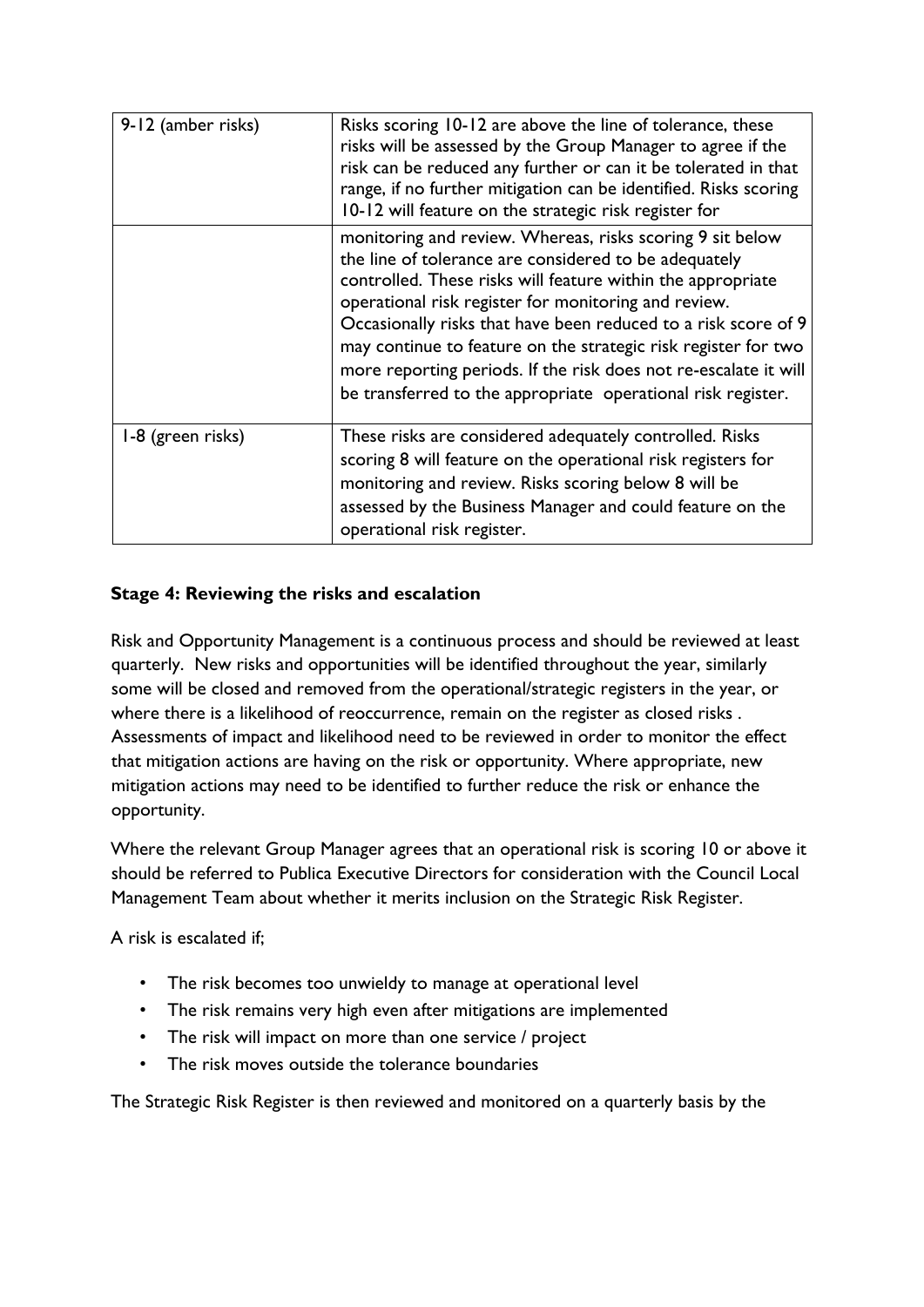Local Management Teams and Audit Committee (or the Executive Directors and Publica Board) with particular focus on high priority risks including areas where significant progress has been made and/or new risks identified.

Business Managers will also review the opportunity registers on a quarterly basis. Where new opportunities are identified, the opportunity register should be completed to allow the opportunity to be scored and prioritised by the Group Manager.

Project risks should be reviewed by the project leads to consider their impacts. The project leads should update the operational risk register for their project(s) as necessary, taking into account external and internal changes as well as the risks experienced. Ensuring relevant project risks, such as IT systems or digital platform changes, are linked to, and takes account of, business continuity and emergency plans for the service area(s). Project leads should work with the programme manager to take account of the wider corporate considerations relating to their project risk register/s. Any risks should be discussed with the Project Sponsor and Group Manager at least quarterly to ensure that any significant project risks are escalated and monitored through the Council or Publica Strategic Risk Register, if relevant.

Contract risks should be reviewed by the contract monitoring officers within service areas. They should undertake a review of the risk within their contract(s) and consider their impact on the Council, updating the risk registers for their contract(s) as necessary, taking into account external and internal changes as well as the risks experienced. They should also ensure contract risk management is linked to, and takes account of, the relevant business continuity and emergency plans for the service area(s). Any risks should be discussed with the Group Manager at least quarterly to ensure that any risks are escalated and monitored through the Strategic Risk Register, if relevant. Contract monitoring officers should further ensure that processes are in place for risks identified by the contractor to be reviewed and escalated appropriately.

#### <span id="page-15-0"></span>**Stage 5: Reporting the risks**

Risk reporting is the final stage of the management cycle. The reporting process is to provide Members, management and Board Members (as appropriate) with the reports they need to manage risks. The relevant Group Manager is accountable for monitoring the risks within their service.

Risk information should be reported quarterly via the Local Management Team to their Council's Audit Committee and/or to the Executive Directors and Publica Board.

Effective Risk Reporting should;

- Provide relevant and sufficient risk information,
- Drive decision making and action,
- Focus on the most significant risks,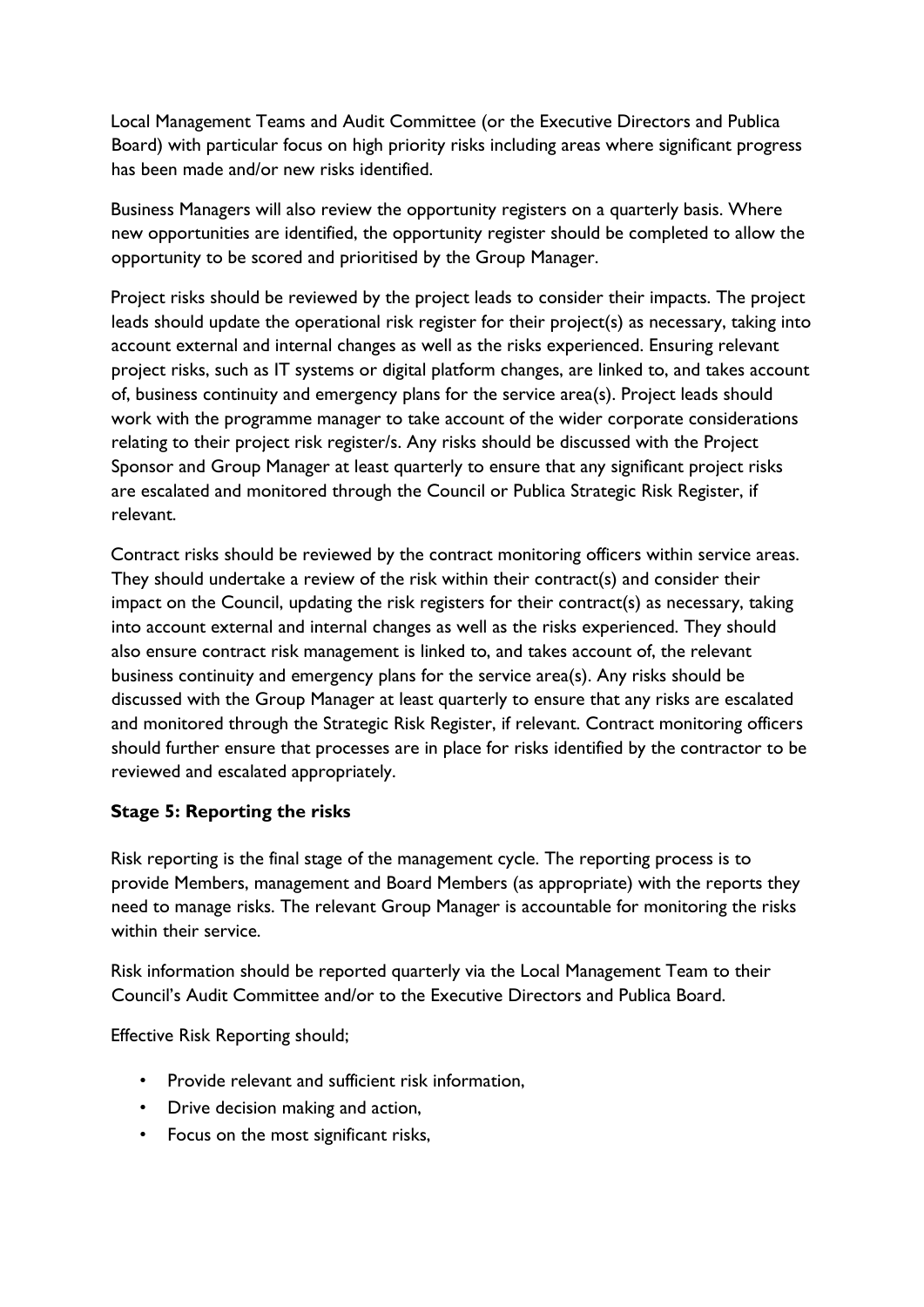• Provide assurance that all risk exposures have been identified, assessed and mitigating controls evaluated.

### <span id="page-16-0"></span>**Appendix A – Risk Categories**

There are two principal categories of risk that potentially face the Councils and Publica. These are strategic and operational.

| Political     | Linked to the possible failure to deliver our key objectives or Central<br>Government policy                                                                                           |
|---------------|----------------------------------------------------------------------------------------------------------------------------------------------------------------------------------------|
| Economic      | Our ability to meet our financial commitments. For example, poor<br>budgetary control, inadequate insurance cover, etc.                                                                |
| Social        | The risks relating to our ability to meet the effects of changes in<br>demographic, residential or social economic trends and the changing<br>needs of our customers                   |
| Technology    | The ability to deal with technological change and the ability to use<br>technology to address changing demands Legislative The ability to<br>meet the legislative demands affecting us |
| Legal         | Ensuring compliance with the law                                                                                                                                                       |
| Environmental | Risks relating to the environmental impact of our service delivery<br>(e.g. energy efficiency, pollution, recycling etc)                                                               |

#### **Strategic Risks**

#### **Operational Risks**

| Professional:   | Risks associated with the professional capacity and competence of         |
|-----------------|---------------------------------------------------------------------------|
|                 | our officers                                                              |
| Financial and   | Risks associated with poor resource management and good financial         |
| resources:      | governance                                                                |
| Legal           | The need to ensure our actions are legal                                  |
| Physical        | The need to ensure that our physical assets do not pose any risks to      |
|                 | its staff or members of the public (e.g. fire hazards, health and safety, |
|                 | etc)                                                                      |
| Contractual     | Those risks associated with the failure of our contractors to deliver     |
|                 | services to an agreed cost and quality specification                      |
| Technological   | Risks associated with reliance on IT and other operational equipment      |
| Environmental   | Risks associated with pollution, noise or the energy efficiency of        |
|                 | ongoing service operations                                                |
| <b>Staffing</b> | Risks associated with low staff morale, poor management of                |
|                 | wellbeing, communications and relationships and change management         |
| Stakeholder     | Risks associated with a failure to actively manage stakeholder            |
| Management and  | engagement and communication                                              |
| Communications  |                                                                           |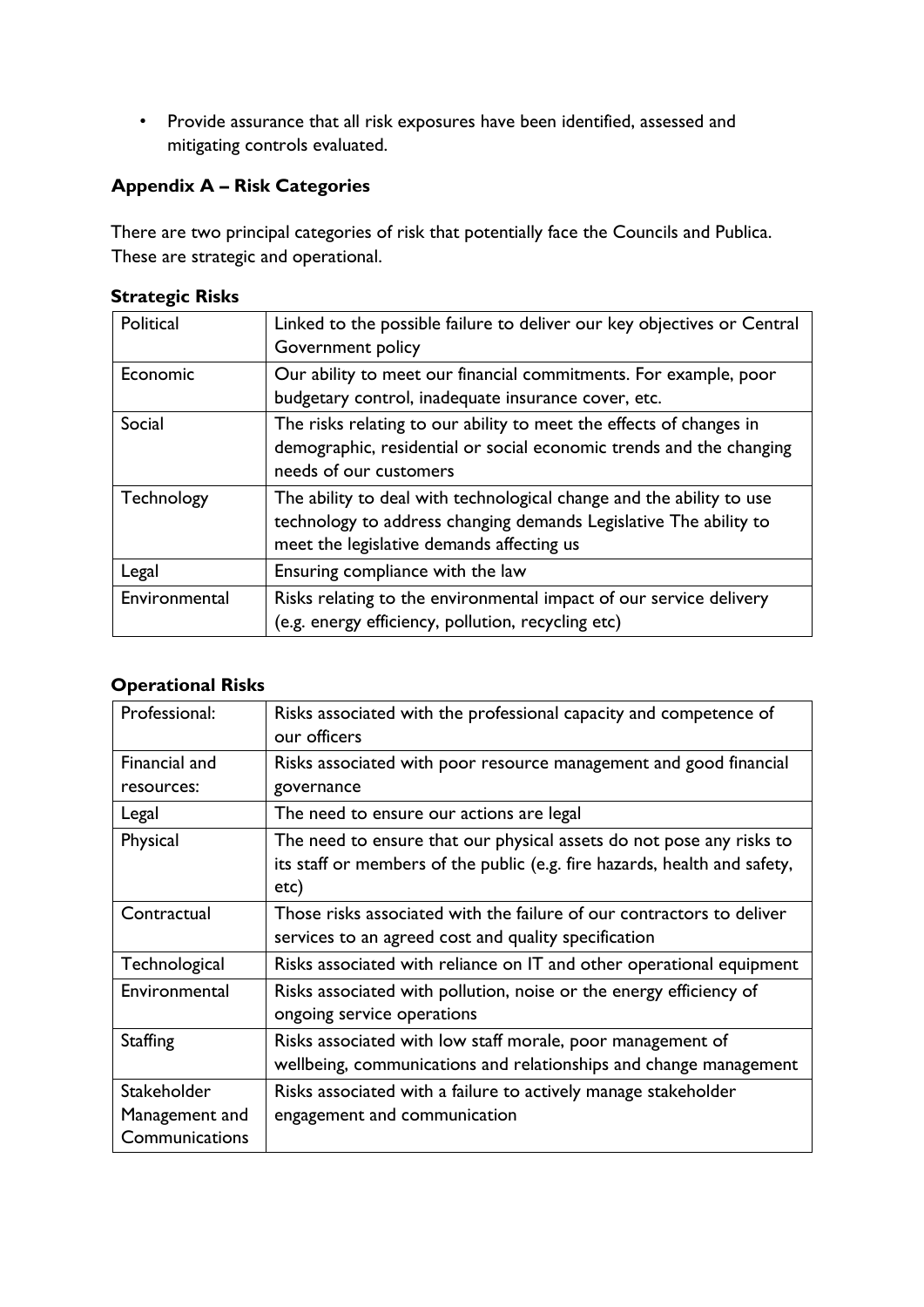The above example categories represent a brief outline of the major elements of risk facing the Councils and Publica. It is important to review the above risks and their potential impact on each other as well as trying to alleviate the individual categories of risk.

# <span id="page-17-0"></span>**Appendix B – Checklist for Risk Identification**

| <b>Political</b>  | Change in Government Policy                                        |
|-------------------|--------------------------------------------------------------------|
|                   | Member support/approval                                            |
|                   | Political arrangements                                             |
| Economic          | Demographics                                                       |
|                   | Economic downturn                                                  |
|                   | <b>Budgetary pressures</b>                                         |
|                   | Loss of/reductions in income/funding                               |
|                   | Cost of living, interest rates, inflation                          |
|                   | <b>Investment decisions</b>                                        |
|                   | Insurance cover                                                    |
| <b>Social</b>     | Changing needs and expectations of customers – poor                |
|                   | communication Reduced service delivery - impact on vulnerable      |
|                   | groups                                                             |
|                   | Crime and disorder, health inequalities, safeguarding issues       |
| <b>Technology</b> | <b>ICT Security, availability</b>                                  |
|                   | Information – security, retention, timeliness, accuracy            |
| Legal             | Ensuring compliance with the law                                   |
| Environmental     | Recycling, energy efficiency, contamination, impact of planning or |
|                   | transportation                                                     |
|                   | Climate Change – more extreme events e.g. heatwaves and flooding   |
|                   | <b>Ecological issues</b>                                           |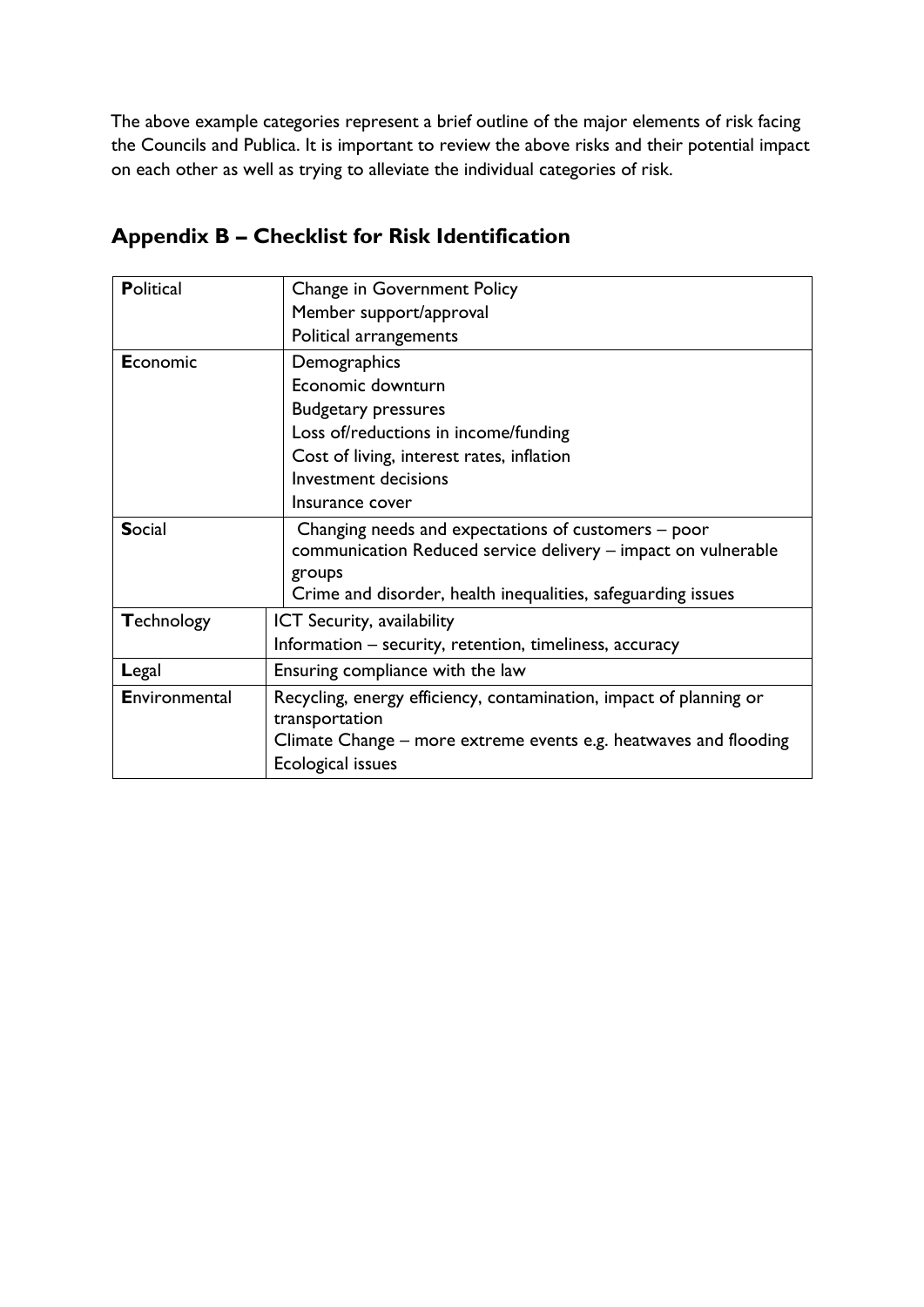# **Appendix C – Example Risk Register's**

# **Operational Risk and Opportunity Register**

<span id="page-18-0"></span>

|                       | PUBLICA OPERATIONAL RISKS              |                                                                  |  |                        |               |                   |            |                             |            |               |                                 |                        |          |                  |
|-----------------------|----------------------------------------|------------------------------------------------------------------|--|------------------------|---------------|-------------------|------------|-----------------------------|------------|---------------|---------------------------------|------------------------|----------|------------------|
| GROUP:                | <b>GROUP MANAGER:</b>                  |                                                                  |  |                        |               |                   |            |                             |            |               |                                 |                        |          |                  |
| <b>SERVICE AREAS:</b> |                                        |                                                                  |  |                        |               |                   |            |                             |            |               |                                 |                        |          |                  |
|                       |                                        |                                                                  |  | Initial Risk Score     |               |                   |            | Current/Residual Risk Score |            |               |                                 |                        |          |                  |
| ID                    | <b>Description of Risk/Opportunity</b> | Service Area Category of Date Identified Original<br>Risk Impact |  | Original<br>Likelihood | Original Risk | Internal Controls | Likelihood | Impact                      | Risk Score |               | Overall Risk<br>Change Response | <b>Further Actions</b> | Comments | Date<br>Reviewed |
|                       |                                        |                                                                  |  |                        |               |                   |            |                             |            | $\rightarrow$ |                                 |                        |          |                  |
| _                     |                                        |                                                                  |  |                        |               |                   |            |                             |            | ٠             |                                 |                        |          |                  |
|                       |                                        |                                                                  |  |                        |               |                   |            |                             |            | ٠             |                                 |                        |          |                  |
|                       |                                        |                                                                  |  |                        |               |                   |            |                             |            | ٠             |                                 |                        |          |                  |
|                       |                                        |                                                                  |  |                        |               |                   |            |                             |            | ٠             |                                 |                        |          |                  |
| ---                   |                                        |                                                                  |  |                        |               |                   |            |                             |            | $\rightarrow$ |                                 |                        |          |                  |
|                       |                                        |                                                                  |  |                        |               |                   |            |                             |            | →             |                                 |                        |          |                  |
| _                     |                                        |                                                                  |  |                        |               |                   |            |                             |            | ۰             |                                 |                        |          |                  |
|                       |                                        |                                                                  |  |                        |               |                   |            |                             |            | ۰             |                                 |                        |          |                  |
|                       |                                        |                                                                  |  |                        |               |                   |            |                             |            | ٠             |                                 |                        |          |                  |
| <b>CONTINUES</b>      |                                        |                                                                  |  |                        |               |                   |            |                             |            | ٠             |                                 |                        |          |                  |